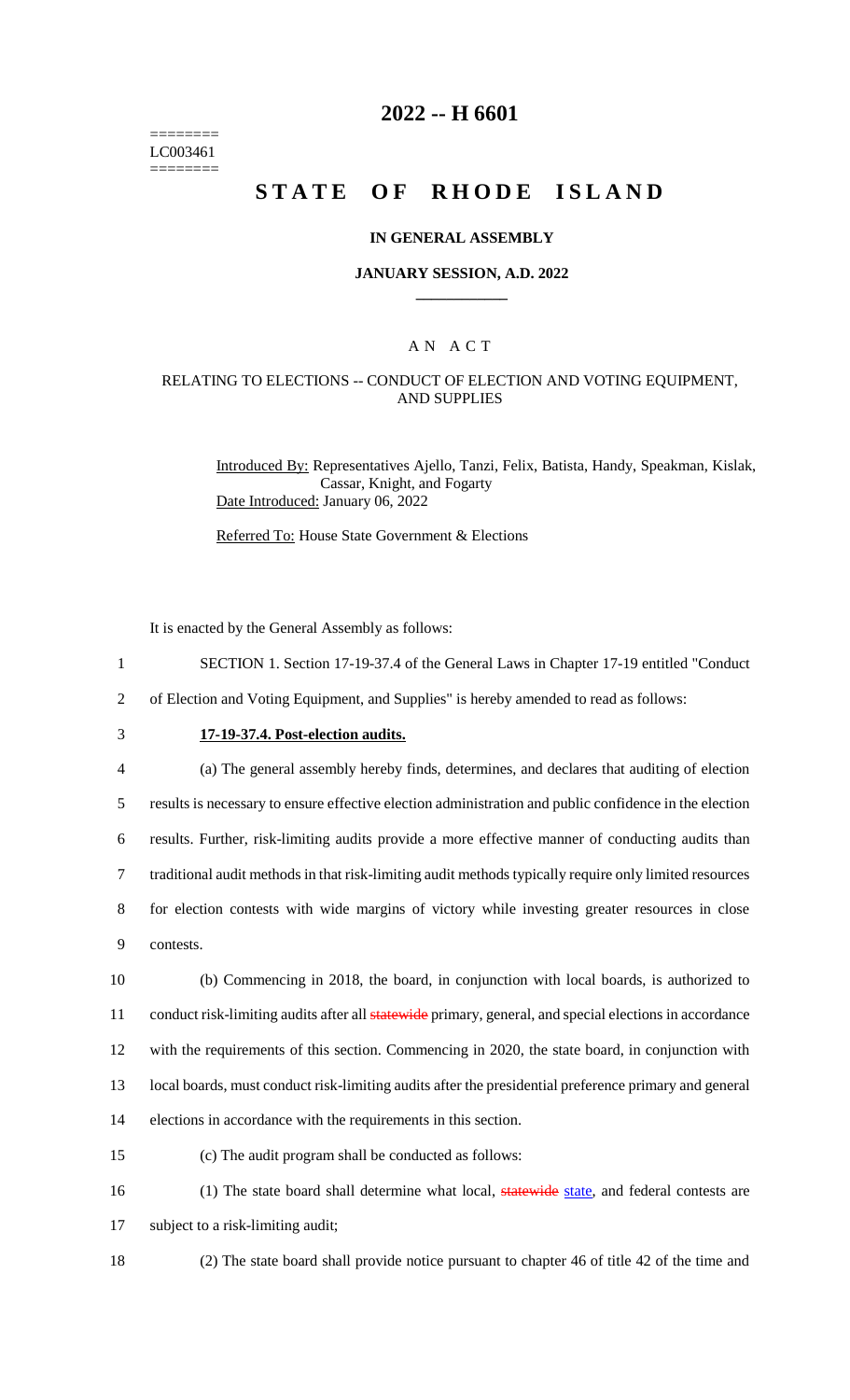place of the random selection of the audit units to be manually tallied and of the times and places

2 of the audits;

- (3) The state board shall make available to the public a report of the vote-tabulating device results for the contest, including the results for each audit unit in the contest, prior to the random selection of audit units to be manually tallied and prior to the commencement of the audit;
- 

 (4) The state board, in conjunction with the local boards, shall conduct the audit upon tabulation of the unofficial final results as provided in §§ 17-19-36 and 17-19-37; and

 (5) The state board, in conjunction with the local boards, shall conduct the audit in public view by manually interpreting the ballots according to rules established by the state board in accordance with chapter 35 of title 42.

 (d) If a risk-limiting audit of a contest leads to a full manual tally of the ballots cast using the voting system, the vote counts according to that manual tally shall replace the vote counts reported pursuant to §§ 17-19-36 and 17-19-37 for the purpose of determining the official contest results pursuant to §§ 17-22-5.2 and 17-22-6.

(e) For purposes of this section, the following terms have the following meanings:

 (1) "Audit unit" means a precinct, a set of ballots, or a single ballot. A precinct, a set of ballots, or a single ballot may be used as an audit unit for purposes of this section only if all of the

following conditions are satisfied:

 (i) The relevant vote-tabulating device is able to produce a report of the votes cast in the precinct, set of ballots, or single ballot; and

(ii) Each ballot is assigned to not more than one audit unit.

(2) "Contest" means an election for an office or for a measure.

 (3) "Risk-limiting audit" means a manual tally employing a statistical method that ensures a large, predetermined minimum chance of requiring a full manual tally whenever a full manual tally would show an electoral outcome that differs from the outcome reported by the vote-tabulating system for the audited contest. A risk-limiting audit shall begin with a hand tally of the votes in one or more audit units and shall continue to hand tally votes in additional audit units until there is 28 strong statistical evidence that the electoral outcome is correct. In the event that counting additional audit units does not provide strong statistical evidence that the electoral outcome is correct, the audit shall continue until there has been a full manual tally to determine the correct electoral outcome of the audited contest.

 (4) "Unofficial final results" means election results tabulated pursuant to §§ 17-19-36 and 17-19-37.

(f) The results of any audits conducted under this section shall be published on the website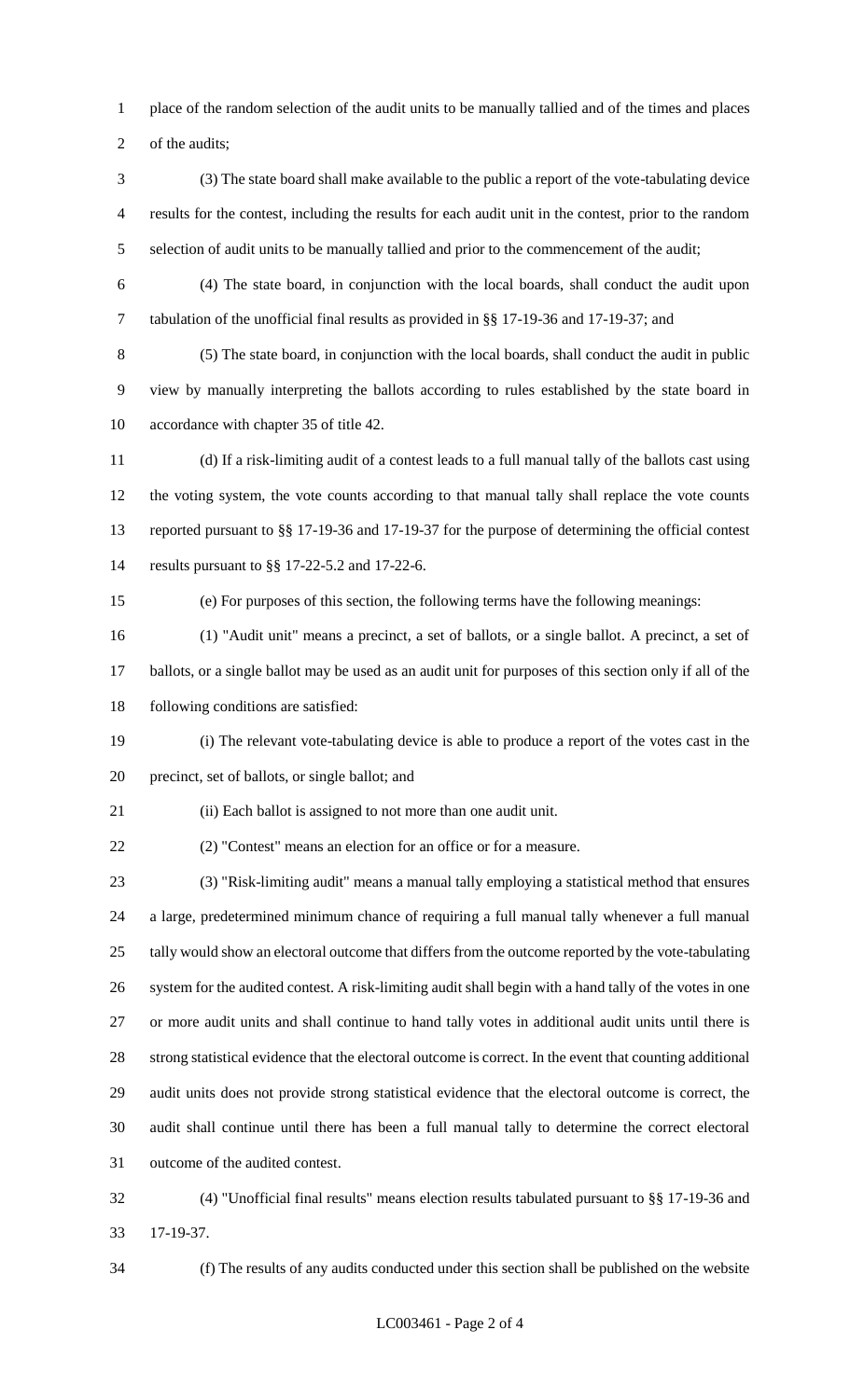of the state board within forty-eight (48) hours of being accepted by the state board. If the audit involved a manual tally of one or more entire precincts, then the names and numbers of all precincts audited and a comparison of the vote tabulator results with the hand counts for each precinct shall be published with the audit results on the website.

- (g) Any audit required under this section shall not commence for any election subject to a recount pursuant to §§ 17-19-37.1, 17-19-37.2, and 17-19-37.3 until the conclusion of said recount.
- (h) The state board shall promulgate rules, regulations, and procedures in accordance with
- chapter 35 of title 42 necessary to implement this section.
- SECTION 2. This act shall take effect upon passage.

LC003461 ========

========